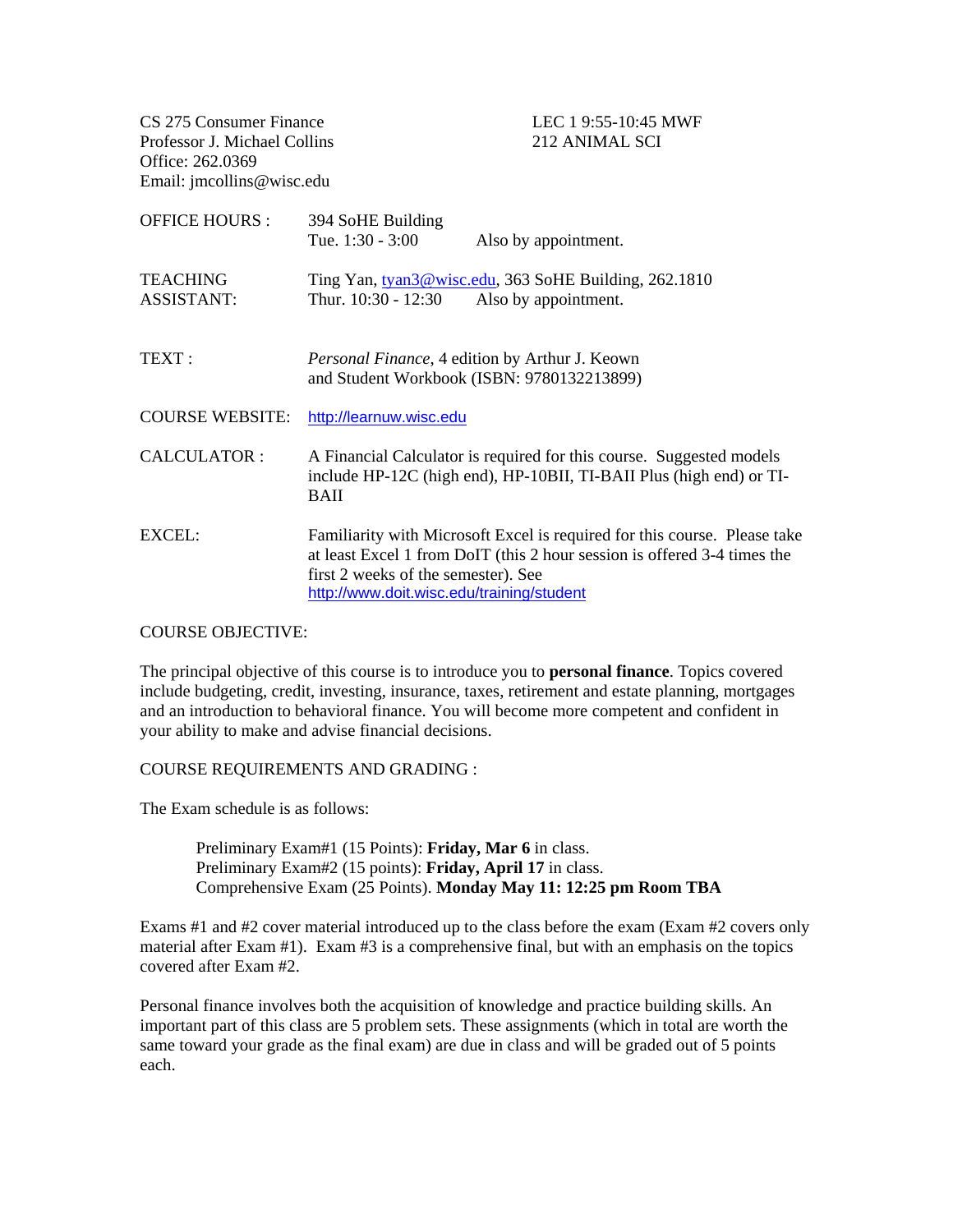Another 5 points is based on class participation. To receive full credit you are required to be in class, and to participate in the discussions. You are also required to complete readings before class. This course covers a wide range of material and we can only review a portion in class. Be sure to carefully review the reading assignments and ask questions in class or attend office hours for further clarification of the topics. Reading assignments will be made in class and on the course website. In order to encourage preparation for class, up to 5 points will be based on short pop quizzes administered during the first 10 minutes of class.

The field of personal finance includes a wide range of 'experts' who have published books which are advertised as helping consumers make better personal financial choices. You are required to read one of these books and write a 2-page book review (1200 words maximum). You should read the book and reflect on what we have learned in class to evaluate the quality of the advice provided. More details on this assignment will be provided later in the semester. You will be required to select a book after Spring Break. The review is due the last day of class.

Lastly, all students will be strongly encouraged to participate in a consumer behavior experiment. The experiment will take no more than an hour or so to complete, and we will offer flexible lab times in order to accommodate everyone's schedule. You will receive up to 5 points for completing one or more experiments. More details on the experiments will be provided at a later date. If you do not wish to participate in the experiment, an alternative writing assignment can be created for up to 5 points.

| <b>Assignment</b>          | <b>Points</b> |
|----------------------------|---------------|
| Prelim 1                   | 15            |
| Prelim <sub>2</sub>        | 15            |
| Final Exam (comp)          | 25            |
| PS <sub>1</sub>            | 5             |
| PS <sub>2</sub>            | 5             |
| PS <sub>3</sub>            | 5             |
| PS4                        | 5             |
| PS <sub>5</sub>            | 5             |
| <b>Class Participation</b> | 5             |
| In Class Quiz(s)           | 5             |
| <b>Book review</b>         | 10            |
| Total                      | 100           |

The total number of points possible is 100 (plus up to 5 extra credits for participating in an experiment). Each student will be assigned a letter grade as follows:

| 93 and above $= A$ | $87 - 92.99 = AB$ | $83 - 86.99 = B$ |
|--------------------|-------------------|------------------|
| $77 - 82.99 = BC$  | $70 - 76.99 = C$  | $60 - 69.99 = D$ |
| below $60 = F$     |                   |                  |

In compliance with the Americans with Disabilities Act, the University of Wisconsin-Madison will make every effort to honor requests for reasonable accommodations made by individuals with disabilities. Requests can be responded to more effectively if received by the institution as far in advance of the class as possible, preferably at least a week. Direct accommodation requests to by email at jmcollins@wisc.edu or phone at 608.262.0369.